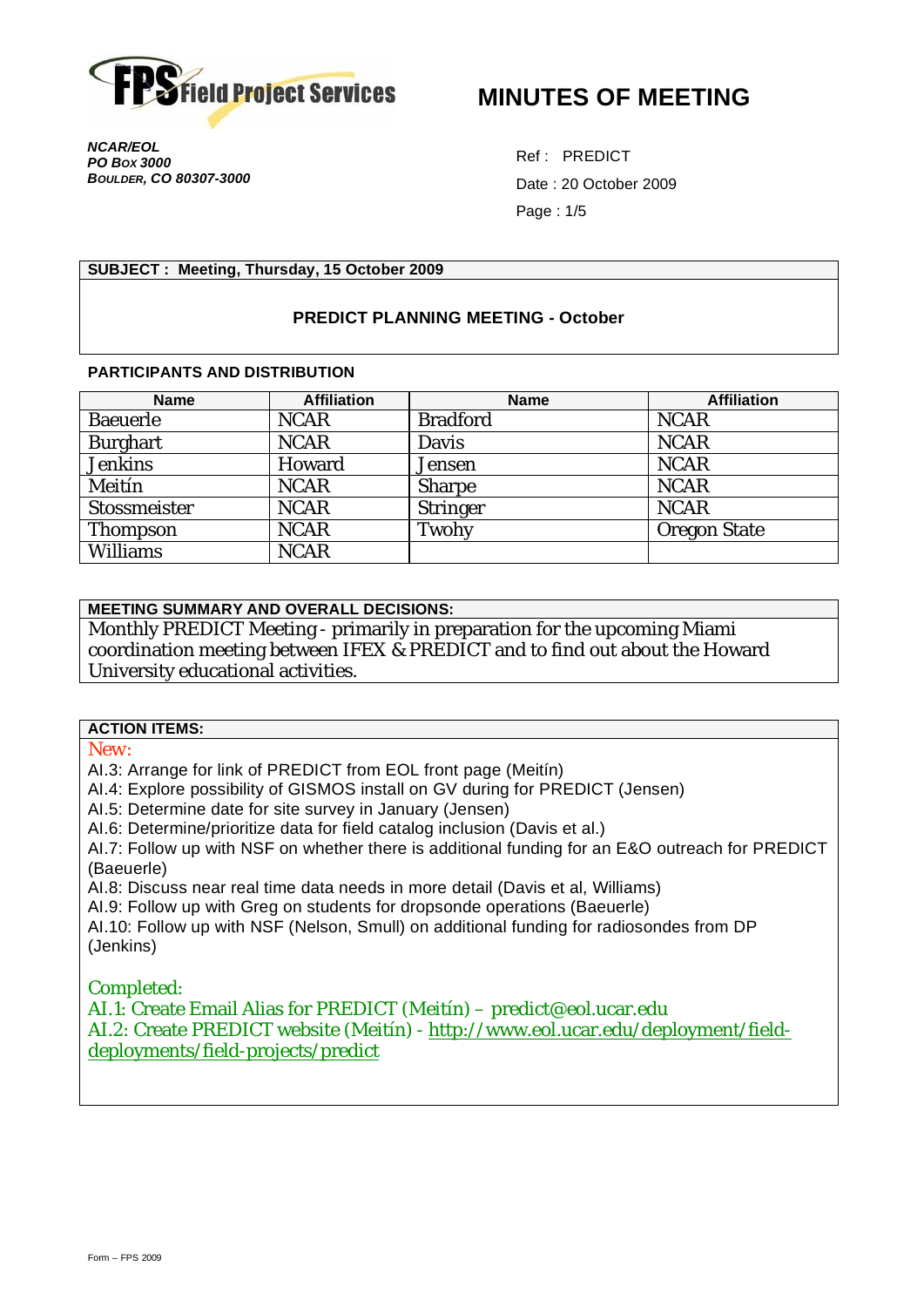| Ref : | <b>PREDICT</b> | Date: | 10/20/09 | Prepared by J. Meitin |  |  |
|-------|----------------|-------|----------|-----------------------|--|--|
|       |                | Page: | 2/3      |                       |  |  |

#### **AGENDA ITEM 1: REPORT ON FLIGHT PLANNING MEETING AT RAF WITH NCAR PIS (C. DAVIS / A. HEYMSFIELD)**

The PREDICT PIs had a good meeting with RAF staff including pilots. The following discussion topics were covered:

- Dropsonde patterns and procedures;
- Research domain surrounding St Croix, US Virgin Islands; difficulties going west of the island are expected.
- Microphysics profiles at 30K ft;
- ATC permission to change altitudes in remote airspace; ATC discussions will be held in November during the PREDICT meeting in Miami; Lowell Genzlinger, former RAF pilot, will attend the meeting to interface with ATC.
- Desirability of blocking airspace for altitude changes.

### **AGENDA ITEM 2**: **DATA NEEDS ON THE G-V**

- Various satellite data (to be defined) Global Hawk- shortwave radar, cloud radar to get a sense of whether the G-V can overfly a system;
- NOAA P-3 Lower Fuselage radar sweeps (image file every 15-min) or screen captures (need to be geo-located); arrangements with NOAA will have to be made; note that the P3 and the GV aircraft will not fly at the same time.
- XChat will be available for communications with Ops Center.

## **AGENDA ITEM 3: HOWARD UNIVERSITY INVOLVEMENT AND PARTICIPATION (G. JENKINS)**

Greg is developing a proposal for an enhanced radiosonde network in the Caribbean and West Africa for the months of August and September 2010. The sites are

- Conakry, Guinea (2 soundings/day);
- Dakar, Senegal (2 x day);
- Sal, Cape Verde (2 x day);
- Barbados (3-4 x day) and
- St Croix (4 x day).

In addition there are about ten sites in the Caribbean that launch 2 soundings/day. He is also thinking about ozone sondes for Dakar, Cape Verde and Barbados. He is currently working on additional funding for radiosondes, ozone sondes and some money to support local operator help. Greg will contact NSF about the possibility of getting supplemental radiosondes paid for by the Deployment Pool. Negotiations with existing stations have been initiated. If existing infrastructure is insufficient Greg is looking to deploy temporary sounding site. Greg also has some money from the Navy to obtain GPS water vapor from the West Africa sites and is looking into lightning data from a University of Washington network and broadband radiation. One of Greg's goals is capacity building in Senegal and Guinea.

Greg has funding from NSF to support the participation of 10 students during GRIP/PREDICT. He would like three of them (plus a supervisor) to participate in the PREDICT briefings. One of his students will work with the NASA DC8. EOL would like to use some of Greg's students as dropsonde operators. A 3 week commitment per operator is needed to reduce the amount of training needed.

Jenkins was asked whether additional releases should be prepared for GTS transmission. NCAR could act as the portal (e.g., Guinea and Virgin Islands) of additional releases

Greg asked primarily for help with the proposal to properly tie into PREDICT and GRIP and is currently collecting as much project information as possible.

#### **AGENDA ITEM 4: ATC COORDINATION**

Hank Tracy, Miami ATC Hurricane Coordinator and John Minea, ATC supervisor, have been contacted by RAF (Scotty McClain), and will attend the IFEX/PREDICT meeting at NOAA/HRD. Discussions will include overall flight coordination, how to better define specific areas of flight operations (2000 mile radius), and what foreign airspace clearances are needed. Since the GRIP PIs have similar issues, a coordinated approach is strongly recommended.